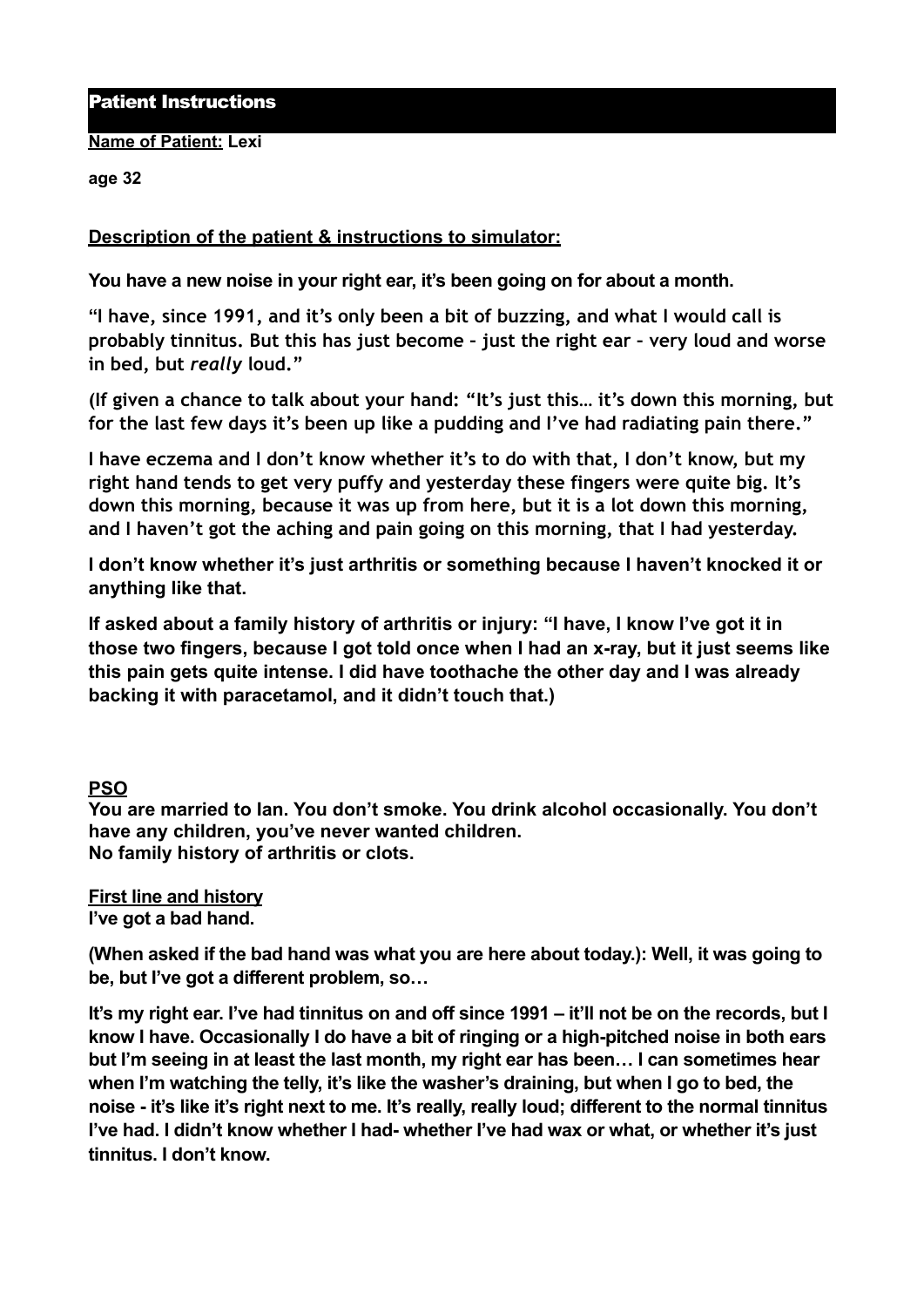**I feel a bit, a little bit muffled, as if you could do with some Sudafed or something to clear your head. That kind of muffled.** 

**No, not had a cold for a couple of months.** 

**You have no family history of clots.**

**Your diabetes treatment has just changed. You are now taking pioglitazone tablets. It's making you go to the toilet a little bit more, but nothing else. During the night and during the day, but fine, no problems.** 

**"I'm seeing the diabetes nurse at 9 o'clock this morning with a urine sample and for bloods."** 

**Your weight has gone up a little: "but only because I've been really naughty. That has gone up a bit, but it's nothing unusual to what I've been eating."** 

**Ideas –** 

**I don't know – I don't know whether I've got wax in, whether it is tinnitus; it's just so loud, to the point you can't sleep for it.** 

**Concerns – (relating to the hand: I don't know really, not… I didn't have a fear. I just thought 'is it a touch of arthritis', or what is it. But I don't have it today. You haven't read anything on the internet or spoken to anyone about the noise in your ear.** 

**Expectation – Just to have a look, to see, is it wax, or could it be tinnitus – that was all. Just a reason for it, really.**